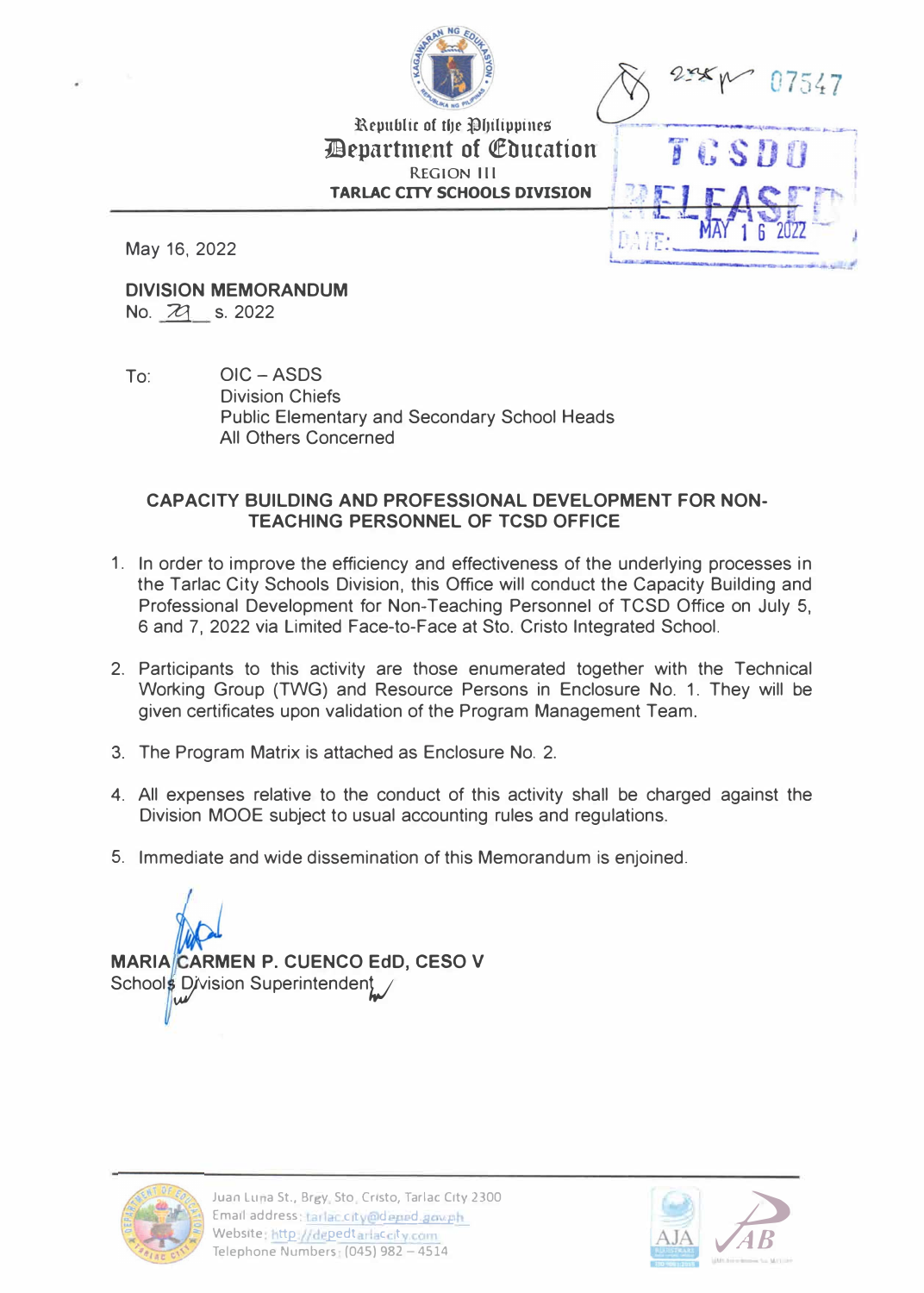# CAPACITY BUILDING AND PROFESSIONAL DEVELOPMENT FOR NON-TEACHING PERSONNEL OF TCSD OFFICE

バマ

July 5-7, 2022, 8:00 am onwards at Sto. Cristo Integrated School

# **LIST OF PARTICIPANTS**

## **MANAGEMENT TEAM**

| NO.            | <b>NAME</b>                                      | <b>GENDER</b> | <b>POSITION</b>                                          |
|----------------|--------------------------------------------------|---------------|----------------------------------------------------------|
|                | Maria Carmen P. Cuenco EdD,<br>CESO <sub>V</sub> | F             | <b>Schools Division Superintendent</b>                   |
| $\overline{2}$ | Lourdes G. Dela Cruz, PhD                        |               | <b>OIC- Assistant Schools Division</b><br>Superintendent |
| $\overline{3}$ | Ma. Victoria Q. Abulencia                        |               | <b>Accountant III</b>                                    |
| $\frac{4}{5}$  | Eliazer E. Sahagun                               | М             | <b>Administrative Officer V</b>                          |
|                | Ma. Cristina A. Espiritu                         |               | <b>Administrative Officer IV</b>                         |
| 6              | Mary Grace R. Cawigan                            |               | <b>Administrative Officer IV</b>                         |
|                | Alvin P. Fabelico                                | М             | <b>Administrative Officer IV</b>                         |

## **TECHNICAL WORKING GROUP**

| NO. | <b>NAME</b>               | <b>GENDER</b> | <b>POSITION</b>                     |
|-----|---------------------------|---------------|-------------------------------------|
|     | Aileen D. Gonzales        |               | Administrative Officer IV           |
|     | . Stephen Tracy E. Tabamo | М             | Education Program Specialist II     |
|     | Thalia Lei S. Pinca       |               | <b>Administrative Assistant III</b> |

### **PARTICIPANTS**

| NO.              | <b>NAME</b>               | <b>GENDER</b> |                                  |
|------------------|---------------------------|---------------|----------------------------------|
|                  |                           |               | <b>POSITION</b>                  |
|                  | Arrojo, Ariel Stephen L.  | М             | <b>Administrative Officer II</b> |
| $\mathbf{2}$     | Arrojo, Katreena D.       | F             | <b>Administrative Officer II</b> |
| 3                | Arrojo, Sharls Alpert L.  | M             | <b>Administrative Officer II</b> |
| 4                | Bacnis, Gil More C.       | М             | <b>Administrative Officer II</b> |
| 5                | Bacnis, Gina C.           | F             | <b>Administrative Officer II</b> |
| 6                | Balatbat, Mary Ann C.     | F             | <b>Administrative Officer II</b> |
| $\overline{7}$   | Bulatao, Jermaine Paul A. | M             | <b>Administrative Officer II</b> |
| 8                | Caliboso, Joanna G.       | F             | <b>Administrative Officer II</b> |
| 9                | Calma, Ahmed A.           | M             | <b>Administrative Officer II</b> |
| 10               | Cruz, Shara Mayola P.     | F             | <b>Administrative Officer II</b> |
| 11               | Cua, Jireh Faith L.       | F             | Administrative Officer II        |
| 12               | Dacallos, Girlie F.       | F             | <b>Administrative Officer II</b> |
| 13 <sup>13</sup> | David, Jean Marie M.      | F             | <b>Administrative Officer II</b> |
| 14               | David, Rhoda C.           | F             | <b>Administrative Officer II</b> |
| 15 <sub>15</sub> | Dueñas, Maria Theresa M.  | F             | <b>Administrative Officer II</b> |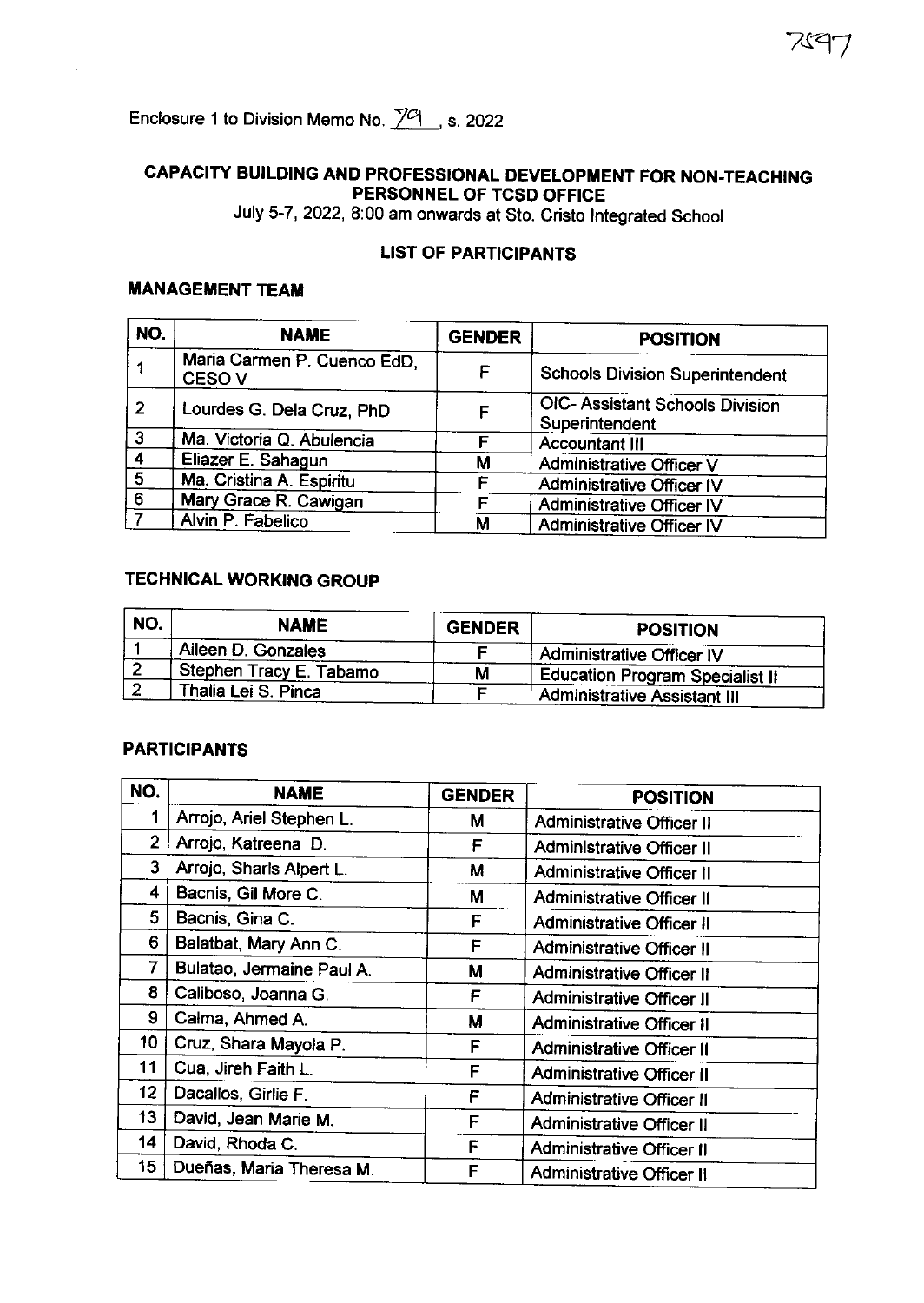| 16 | Dungca, Aimee R.                | F | <b>Administrative Officer II</b> |
|----|---------------------------------|---|----------------------------------|
| 17 | Enriquez, Agiyl B.              | M | Administrative Officer II        |
| 18 | Espinosa, Donabel C.            | F | <b>Administrative Officer II</b> |
| 19 | Figueroa, Daryl S.              | М | <b>Administrative Officer II</b> |
| 20 | Gacutan, Mary Jane W.           | F | <b>Administrative Officer II</b> |
| 21 | Galano Jr, Romeo D.             | M | <b>Administrative Officer II</b> |
| 22 | Guadalupe, Glaiza R.            | F | <b>Administrative Officer II</b> |
| 23 | Gubaton, Shaira P.              | F | <b>Administrative Officer II</b> |
| 24 | Lacsa, Gimleo L.                | M | <b>Administrative Officer II</b> |
| 25 | Lapitan, Sandra C.              | F | <b>Administrative Officer II</b> |
| 26 | Limvongvatana, Sheena L.        | F | <b>Administrative Officer II</b> |
| 27 | Magat, Jeanne Marie T.          | F | <b>Administrative Officer II</b> |
| 28 | Mamaril, Yolanda M.             | F | <b>Administrative Officer II</b> |
| 29 | Mendoza, Paulo T.               | M | <b>Administrative Officer II</b> |
| 30 | Mercado, Irene P.               | F | <b>Administrative Officer II</b> |
| 31 | Milan, Ciara Mae F.             | F | <b>Administrative Officer II</b> |
| 32 | Millora, Marisel U.             | F | <b>Administrative Officer II</b> |
| 33 | Napo, Jenny Lyn S.              | F | <b>Administrative Officer II</b> |
| 34 | Navarro, Tania Paola B.         | F | <b>Administrative Officer II</b> |
| 35 | Nunag, Arnel S.                 | M | <b>Administrative Officer II</b> |
| 36 | Nunag, Jean P.                  | F | <b>Administrative Officer II</b> |
| 37 | Ocay, Ma. Cecilia F.            | F | <b>Administrative Officer II</b> |
| 38 | Ocay, Mark Allen S.             | M | <b>Administrative Officer II</b> |
| 39 | Osongco, Roberson D.            | M | <b>Administrative Officer II</b> |
| 40 | Pablo, Jay Ann L.               | F | <b>Administrative Officer II</b> |
| 41 | Parajas, Marideth J.            | F | Administrative Officer II        |
| 42 | Pasion, Mary Jeanny S.          | F | <b>Administrative Officer II</b> |
| 43 | Principe, Karen M.              | F | <b>Administrative Officer II</b> |
| 44 | Ramon, Jennie Rose T.           | F | <b>Administrative Officer II</b> |
| 45 | Rivera, Shyr Christine B.       | F | <b>Administrative Officer II</b> |
| 46 | Rodriguez, Charmaine.           | F | <b>Administrative Officer II</b> |
| 47 | Sablay, Ferdinand C.            | М | <b>Administrative Officer II</b> |
| 48 | Siron, Jobelle N.               | F | <b>Administrative Officer II</b> |
| 49 | Tanig, Rowena C.                | F | <b>Administrative Officer II</b> |
| 50 | Tipay, Marjorie C.              | F | <b>Administrative Officer II</b> |
| 51 | Villanueva, Elizabeth Aireen V. | F | <b>Administrative Officer II</b> |
| 52 | Viuya, Geneva A.                | F | <b>Administrative Officer II</b> |
| 53 | Zarate, Francis Vincent Q.      | M | <b>Administrative Officer II</b> |